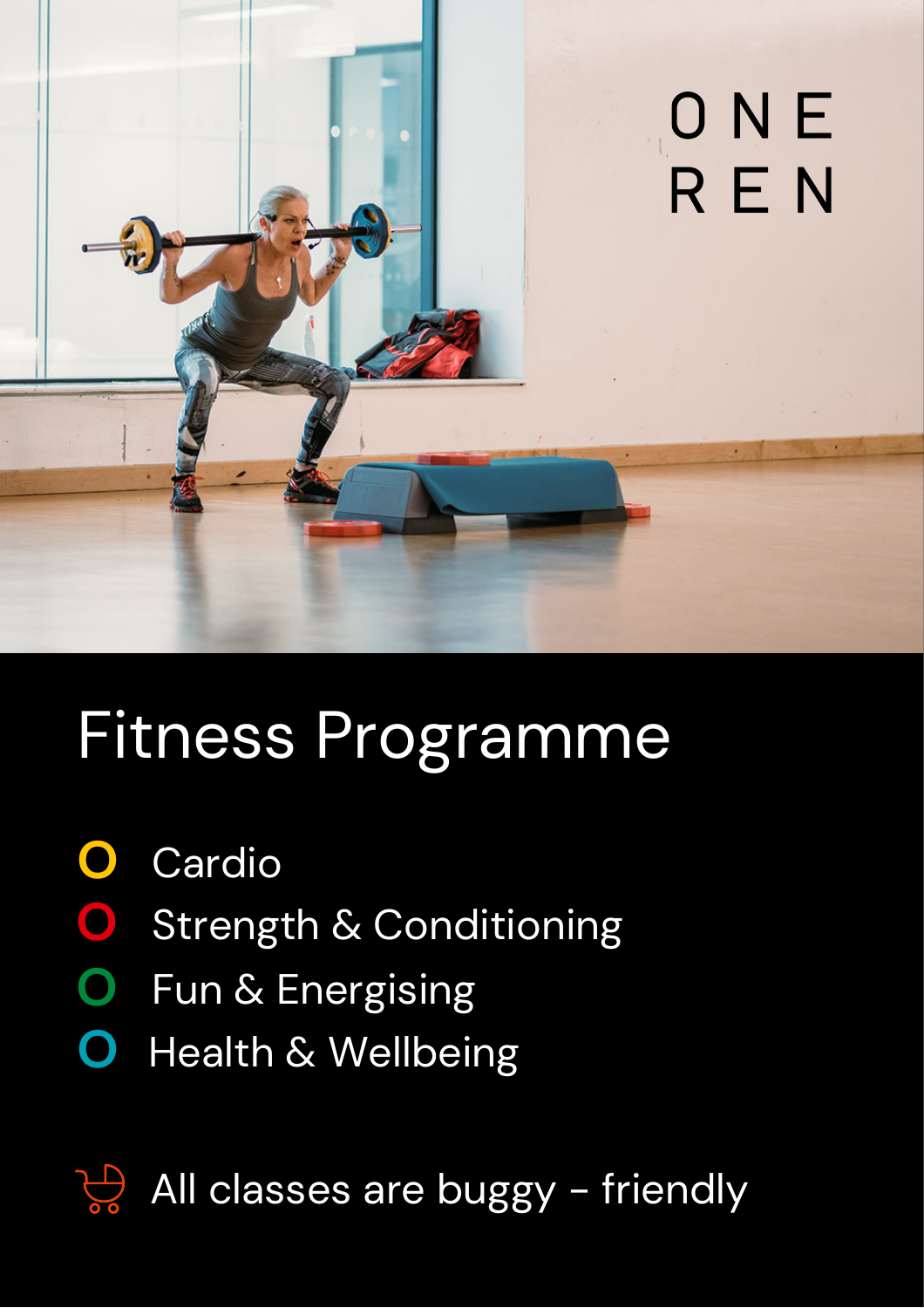## Lagoon Leisure Centre

| O<br>O<br>O<br>O<br>O<br>O<br>O<br>O                              | <b>MON START</b><br>7.00am<br>9.40am<br>9.40am<br>10.40am<br>10.40am<br>11.40am<br>5.40pm<br>6.40pm<br>7.40pm          | <b>END</b><br>7.45am<br>10.25am<br>10.25am<br>11.25am<br>11.25am<br>12.40pm<br>6.25pm<br>7.25pm<br>8.25pm                                                         | <b>ACTIVITY</b><br><b>Body Pump</b><br><b>Body Attack</b><br>Yoga<br>Zumba<br>Easy Keep Fit<br>Vitality Strength &<br><b>Balance Circuit</b><br>Metafit<br><b>Body Combat</b><br>Tone | O<br>O                                                                 | <b>TUE START</b><br>9.40am<br><b>O</b> 10.40am<br><b>O</b> 11.40am<br><b>O</b> 11.40am<br>12.15pm<br><b>O</b> 12.40pm<br><b>O</b> 1.40pm<br>5.40pm<br>6.40pm<br><b>O</b> 7.40pm | <b>END</b><br>10.25am<br>$11.25$ am<br>12.25pm<br>12.40pm<br>1.00 <sub>pm</sub><br>1.40 <sub>pm</sub><br>2.25 <sub>pm</sub><br>6.25 <sub>pm</sub><br>7.25 <sub>pm</sub><br>8.25pm | <b>ACTIVITY</b><br>Spin<br>Tai Chi<br><b>Weighted Tone</b><br><b>Vitality Step In Circuit</b><br>Spin<br><b>Move More Circuit</b><br><b>SOSA Fitness</b><br><b>Body Attack</b><br><b>DanceFit</b><br>Pilates |
|-------------------------------------------------------------------|------------------------------------------------------------------------------------------------------------------------|-------------------------------------------------------------------------------------------------------------------------------------------------------------------|---------------------------------------------------------------------------------------------------------------------------------------------------------------------------------------|------------------------------------------------------------------------|---------------------------------------------------------------------------------------------------------------------------------------------------------------------------------|-----------------------------------------------------------------------------------------------------------------------------------------------------------------------------------|--------------------------------------------------------------------------------------------------------------------------------------------------------------------------------------------------------------|
| <b>WED</b><br>$\mathbf O$<br>O<br>O<br>O<br>O<br>O<br>O<br>O<br>O | <b>START</b><br>7.00am<br>9.40am<br>10.40am<br>11.40am<br>12.15pm<br>12.40pm<br>1.40pm<br>5.40pm<br>6.40pm<br>7.40pm   | <b>END</b><br>7.45am<br>10.25am<br>11.15am<br>12.25pm<br>1.00 <sub>pm</sub><br>1.25 <sub>pm</sub><br>2.25 <sub>pm</sub><br>6.25pm<br>7.25 <sub>pm</sub><br>8.25pm | <b>ACTIVITY</b><br>Spin<br><b>Pilates</b><br><b>Easy Circuit</b><br>Circuits<br>Aqua Fit<br>Easy Zumba<br><b>DanceFit</b><br>Metafit<br>Spin<br>Pilates                               | <b>THU</b><br>O<br>Ő<br>O<br>O<br>$\mathbf O$<br>O<br>$\mathbf O$<br>O | <b>START</b><br>9:30am<br>9.40am<br>10.40am<br>11.40am<br>1.40 <sub>pm</sub><br>5.40pm<br>6.40pm<br>7.40pm                                                                      | <b>END</b><br>10:30am<br>10.25am<br>$11.25$ am<br>12.25pm<br>2.25 <sub>pm</sub><br>6.25 <sub>pm</sub><br>7.25pm<br>8.25pm                                                         | <b>ACTIVITY</b><br><b>Vitality Step Up</b><br>Circuit<br>Spin<br>Tone<br>Ballroom/SOSA<br><b>Easy Circuits</b><br>Spin<br><b>Body Combat</b><br><b>Body Pump</b>                                             |
| <b>FRI</b><br>O<br>O<br>Ő<br>Ő<br>Õ<br>Ő<br>Ő                     | <b>START</b><br>7.00am<br>9.40am<br>9.40am<br>10.40am<br>11.40am<br>11.40am<br>12.30pm<br>1.30 <sub>pm</sub><br>5.40pm | <b>END</b><br>7.45am<br>10.25am<br>10.25am<br>11.25am<br>12.25 <sub>pm</sub><br>12.40pm<br>1.15 <sub>pm</sub><br>2.15pm<br>6.25pm                                 | <b>ACTIVITY</b><br><b>HIIT</b><br>Circuits<br>Yoga<br>Easy Zumba<br><b>Body Combat</b><br>Vitality Strength &<br><b>Balance Circuit</b><br>Aqua Fit<br>Zumba<br><b>Body Attack</b>    | <b>SAT</b><br>O<br>O                                                   | <b>START</b><br>9.00am<br>9.40am                                                                                                                                                | <b>END</b><br>9.40am<br>10.25am<br>10.40am 11.25am                                                                                                                                | <b>ACTIVITY</b><br>Metafit<br><b>Body Pump</b><br>Yoga                                                                                                                                                       |
| <b>SUN</b><br>O<br>O<br>O<br>O                                    | <b>START</b><br>10.40am<br>11.40am<br>11.40am<br>12.40pm                                                               | <b>END</b><br>$11.25$ am<br>12.25 <sub>pm</sub><br>12.25pm<br>1.25 <sub>pm</sub>                                                                                  | <b>ACTIVITY</b><br><b>Body Attack</b><br><b>Body Pump</b><br>Spin<br>Clubbercise                                                                                                      |                                                                        |                                                                                                                                                                                 |                                                                                                                                                                                   |                                                                                                                                                                                                              |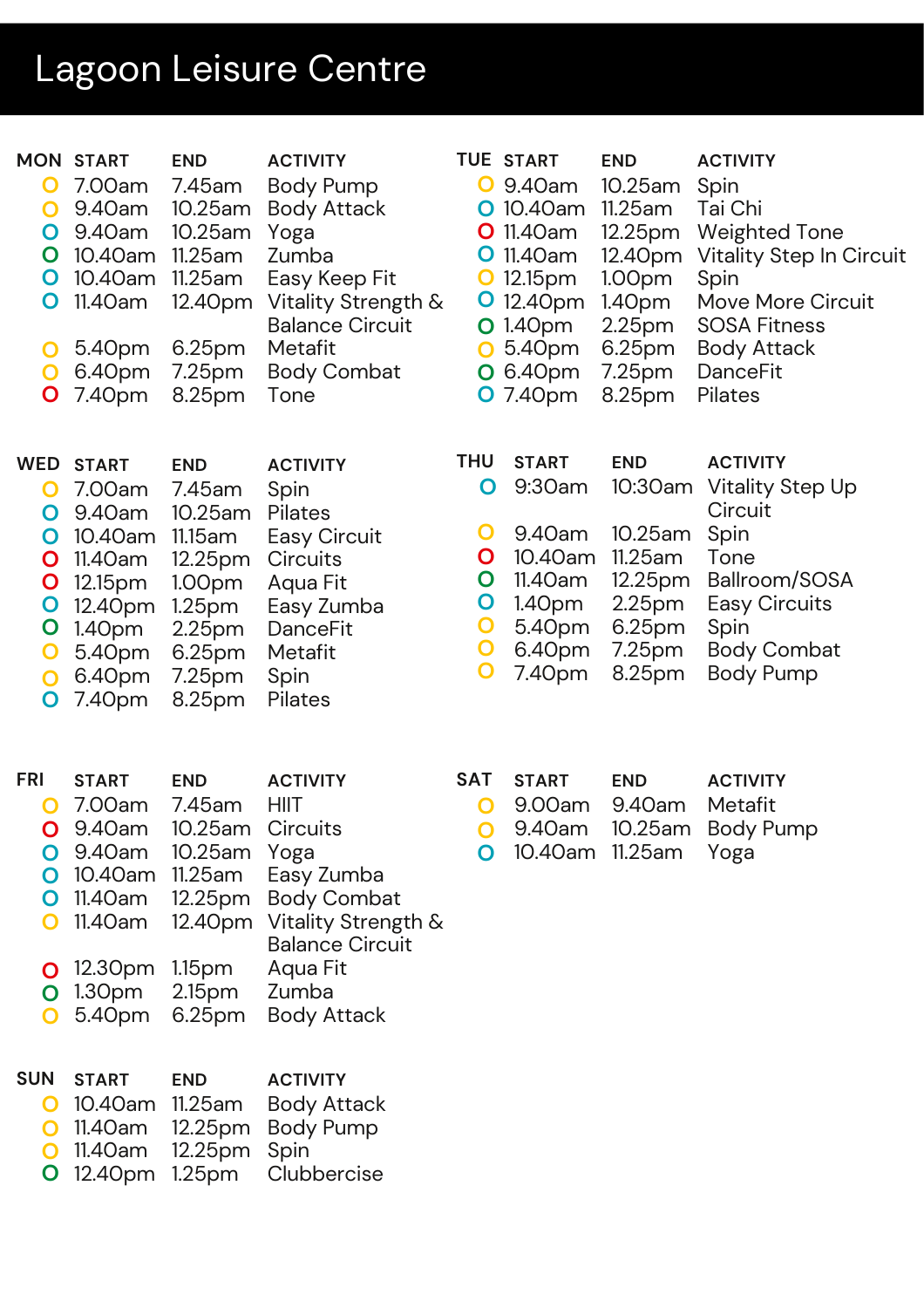### On-X Linwood

| O<br>O<br>O<br>O<br>$\mathbf O$<br>O<br>O<br>O<br>O<br>$\mathbf O$<br>O | <b>MON START</b><br>7.00am<br>9.30am<br>9.30am<br>10.30am<br>11.30am<br>12.15pm<br>5.15pm<br>5.30pm<br>6.30pm<br>7.30pm<br>8.00pm | <b>END</b><br>7.45am<br>10.15am<br>10.15am<br>11.15am<br>12.15pm<br>1.00pm<br>5.50pm<br>6.15pm<br>7.15pm<br>8.15pm<br>8.45pm | <b>ACTIVITY</b><br>CrossFit<br><b>Pilates</b><br>Spin<br>Tone<br><b>Body Attack</b><br>Spin<br>Circuits<br><b>Body Pump</b><br>Metafit<br><b>Pilates</b><br>Yoga/Tai Chi | O<br>O<br>O<br>O<br>O<br>O                                                                 | <b>TUE START</b><br>9.30am<br>10.30am<br><b>O</b> 11.30am<br><b>O</b> 1.00pm<br>2.00pm<br>5.30pm<br>5.45pm<br>6.30pm<br>7.30pm<br><b>O</b> 8.00pm | <b>END</b><br>10.15am<br>11.15 am<br>12.15pm<br>2.00pm<br>3.00pm<br>6.15pm<br>6.30pm<br>7.15pm<br>8.15pm<br>8.45pm    | <b>ACTIVITY</b><br>Zumba<br><b>Body Pump</b><br><b>Pilates</b><br>Vitality Strength &<br><b>Balance Circuit</b><br><b>Vitality Step In Circuit</b><br>Spin<br>CrossFit<br><b>Body Attack</b><br>Metafit<br>Vinyassa Yoga |
|-------------------------------------------------------------------------|-----------------------------------------------------------------------------------------------------------------------------------|------------------------------------------------------------------------------------------------------------------------------|--------------------------------------------------------------------------------------------------------------------------------------------------------------------------|--------------------------------------------------------------------------------------------|---------------------------------------------------------------------------------------------------------------------------------------------------|-----------------------------------------------------------------------------------------------------------------------|--------------------------------------------------------------------------------------------------------------------------------------------------------------------------------------------------------------------------|
| <b>WED</b><br>O<br>O<br>O<br>O<br>O<br>O<br>O<br>$\mathbf O$            | <b>START</b><br>7.00am<br>9.30am<br>9.30am<br>10.30am<br>11.30am<br>5.30pm<br>6.30pm<br>7.30pm                                    | <b>END</b><br>7.45am<br>10.15am<br>10.15am<br>11.15 am<br>12.15pm<br>6.15pm<br>7.15pm<br>8.15pm                              | <b>ACTIVITY</b><br>Vinyassa Yoga<br><b>Body Combat</b><br>Spin<br><b>Easy Circuits</b><br>Tone<br>Circuits<br><b>DanceFit</b><br><b>Body Pump</b>                        | <b>THU</b><br>O<br>$\mathbf O$<br>O<br>O<br>O<br>$\mathbf O$<br>$\mathbf O$<br>$\mathbf O$ | <b>START</b><br>9.30am<br>10.30am<br>11.30am<br>12.40pm<br>1.40 <sub>pm</sub><br>5.30pm<br>6.30pm<br>6.30pm                                       | <b>END</b><br>10.15am<br>11.15am<br>12.15pm<br>1.40 <sub>pm</sub><br>2.25 <sub>pm</sub><br>6.15pm<br>7.15pm<br>7.15pm | <b>ACTIVITY</b><br>Zumba<br>Circuits<br>Tone<br><b>Vitality Step In Circuit</b><br>Easy Pilates/Yoga<br><b>Body Pump</b><br><b>Body Combat</b><br>Spin                                                                   |
| FRI<br>O<br>$\mathbf O$<br>Ő<br>O<br>O<br>O                             | <b>START</b><br>7.00am<br>9.30am<br>9.30am<br>9.30am<br>10.30am<br>11.30am<br>6.00pm                                              | <b>END</b><br>7.45am<br>10.15am<br>10.15am<br>10.15am<br>11.15am<br>12.15pm<br>6.45pm                                        | <b>ACTIVITY</b><br>Spin<br><b>Body Attack</b><br>Spin<br>Tone<br>Aqua Fit<br>Pump<br>Metafit                                                                             | <b>SAT</b><br>O<br>O                                                                       | <b>START</b><br>9.30am<br>9.30am                                                                                                                  | <b>END</b><br>10.15am<br>11.00am                                                                                      | <b>ACTIVITY</b><br>Spin<br>Combo (Pump/<br>Attack/Combat)                                                                                                                                                                |

| SUN START | <b>END</b>            | <b>ACTIVITY</b> |  |  |
|-----------|-----------------------|-----------------|--|--|
|           | O 9.30am 10.15am Spin |                 |  |  |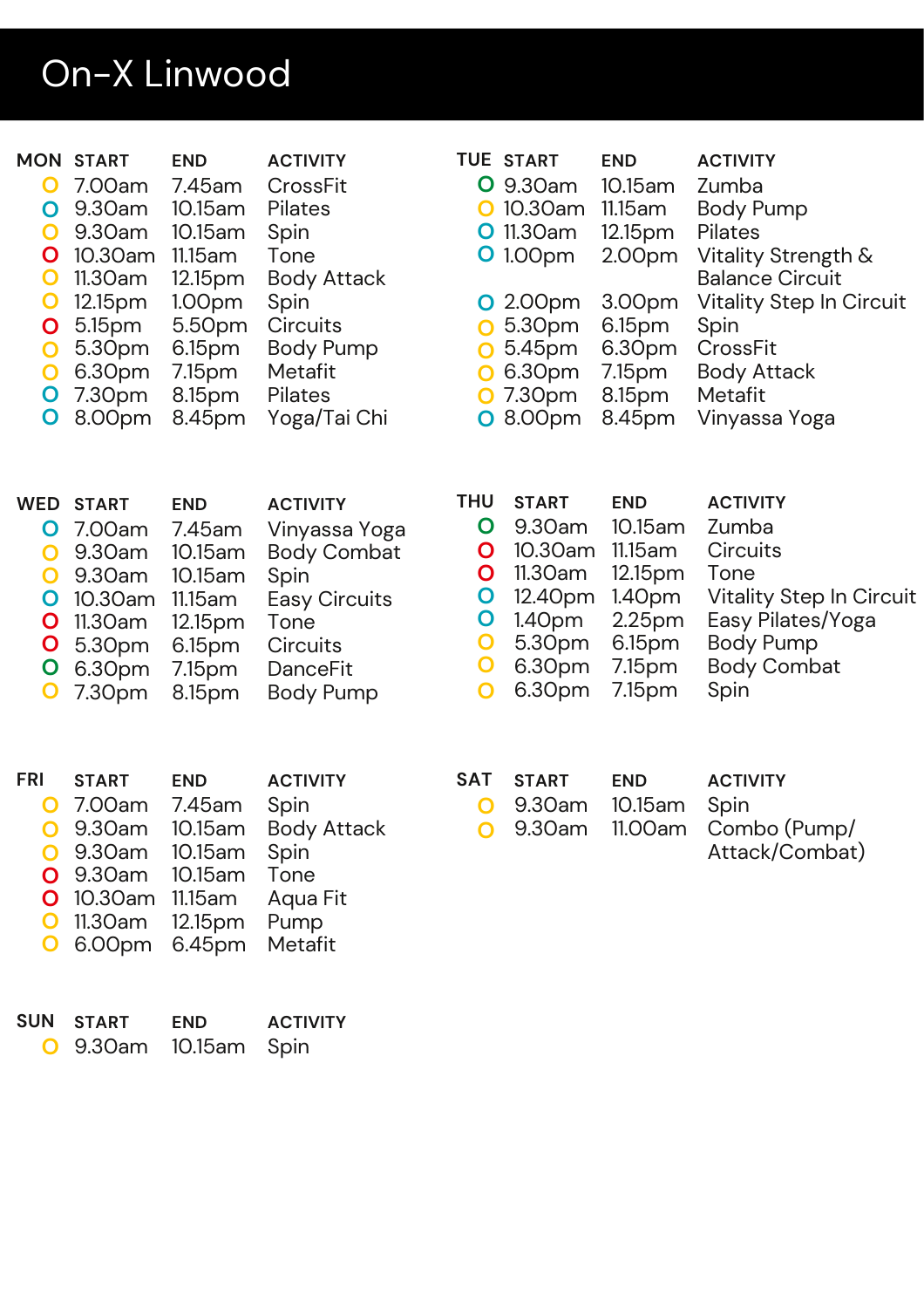#### Erskine Sports Centre

| O<br>O<br>O<br>Õ<br>Õ               | <b>MON START</b><br>9.30am<br>10.30am<br>1.40 <sub>pm</sub><br>5.30pm<br>6.30pm<br>7.30pm | <b>END</b><br>10.15am<br>11.15 am<br>2.40pm<br>6.15pm<br>7.15pm<br>8.15pm | <b>ACTIVITY</b><br>Spin<br>Easy Keep Fit<br>Vitality Strength &<br><b>Balance Circuit</b><br><b>Mixed Circuits</b><br>Spin<br>Pilates | O<br>Õ<br>O                                        | <b>TUE START</b><br>9.30am<br>10.30am<br>5.30pm<br><b>O</b> 6.30pm<br>7.00pm | <b>END</b><br>10.15am<br>11.15 am<br>6.15pm<br>7.15 <sub>pm</sub><br>7.45 <sub>pm</sub> | <b>ACTIVITY</b><br><b>Mixed Circuits</b><br><b>Ballroom Fitness</b><br><b>DanceFit</b><br><b>Mixed Circuits</b><br><b>Body Combat</b> |
|-------------------------------------|-------------------------------------------------------------------------------------------|---------------------------------------------------------------------------|---------------------------------------------------------------------------------------------------------------------------------------|----------------------------------------------------|------------------------------------------------------------------------------|-----------------------------------------------------------------------------------------|---------------------------------------------------------------------------------------------------------------------------------------|
| <b>WED</b><br>O<br>O<br>O<br>O<br>O | <b>START</b><br>9.30am<br>10.30am<br>11.30am<br>5.30pm<br>6.30pm                          | <b>END</b><br>10.15am<br>11.15am<br>12.30pm<br>6.15pm<br>7.00pm           | <b>ACTIVITY</b><br><b>Mixed Circuits</b><br>Zumba<br>Yoga<br>Zumba<br><b>HIIT</b>                                                     | <b>THU</b><br>O<br>O<br>O<br>O<br>$\mathbf O$<br>O | <b>START</b><br>9.30am<br>10.30am<br>11.30am<br>5.30pm<br>6.30pm<br>7.30pm   | <b>END</b><br>10.15am<br>11.15 am<br>12.15pm<br>6.15pm<br>7.15pm<br>8.15pm              | <b>ACTIVITY</b><br>Legs, Bums & Tums<br><b>DanceFit</b><br><b>Easy Circuits</b><br><b>Mixed Circuits</b><br>Spin<br>Yoga              |
| <b>FRI</b><br>O<br>O<br>O<br>O      | <b>START</b><br>9.30am<br>10.30am<br>11.45am<br>6.30pm                                    | <b>END</b><br>10.15am<br>11.15am<br>12.30pm<br>7.15pm                     | <b>ACTIVITY</b><br>Spin<br>Easy Keep Fit<br>Tone<br><b>Body Combat</b>                                                                | <b>SUN</b><br>O<br>O                               | <b>START</b><br>9.30am<br>10.30am                                            | <b>END</b><br>10.15am<br>11.15am                                                        | <b>ACTIVITY</b><br><b>Body Combat</b><br><b>Body Pump</b>                                                                             |

#### Renfrew Leisure Centre

| O<br>O<br>Õ               | <b>MON START</b><br>9.15am<br>5.30pm<br>5.40pm<br>6.30pm | <b>END</b><br>10.00am<br>6.15pm<br>6.25 <sub>pm</sub><br>7.25 <sub>pm</sub> | <b>ACTIVITY</b><br>Easy Keep Fit<br><b>Body Pump</b><br><b>Pilates</b><br>Yoga/Pilates/Tai Chi | O<br>$\overline{O}$            | <b>TUE START</b><br><b>O</b> 11.45am<br>5.40pm<br>6.40pm | <b>END</b><br>12.45pm<br>6.25 <sub>pm</sub><br>8.25pm                         | <b>ACTIVITY</b><br>Vitality Strength &<br><b>Balance Circuit</b><br><b>Body Combat</b><br>Spin |
|---------------------------|----------------------------------------------------------|-----------------------------------------------------------------------------|------------------------------------------------------------------------------------------------|--------------------------------|----------------------------------------------------------|-------------------------------------------------------------------------------|------------------------------------------------------------------------------------------------|
| <b>WED</b><br>Õ<br>O<br>O | <b>START</b><br>5.30pm<br>5.40pm<br>6.40pm               | <b>END</b><br>6.15pm<br>6.25 <sub>pm</sub><br>7.25 <sub>pm</sub>            | <b>ACTIVITY</b><br>Circuits<br>Tone<br>Clubbercise                                             | <b>THU</b><br>O<br>O<br>O<br>O | <b>START</b><br>9.15am<br>10.30am<br>5.40pm<br>6.40pm    | <b>END</b><br>10.00am<br>11.15 am<br>6.25 <sub>pm</sub><br>7.25 <sub>pm</sub> | <b>ACTIVITY</b><br>Easy Keep Fit<br>Spin<br>Zumba<br><b>Pilates</b>                            |
| <b>FRI</b><br>Ő           | <b>START</b><br>1.00 <sub>pm</sub><br>5.00pm             | <b>END</b><br>2.00pm<br>5.30pm                                              | <b>ACTIVITY</b><br>Vitality Strength &<br><b>Balance Circuit</b><br>Metafit                    | <b>SAT</b><br>O                | <b>START</b><br>10.40am                                  | <b>END</b><br>$11.25$ am                                                      | <b>ACTIVITY</b><br>Clubbercise                                                                 |
| <b>SUN</b><br>O<br>O<br>Ő | <b>START</b><br>9.30am<br>10.15am<br>11.00am             | <b>END</b><br>10.15am<br>11.00am<br>11.45am                                 | <b>ACTIVITY</b><br>Tone<br><b>Body Combat</b><br>Yoga/Pilates/Tai Chi                          |                                |                                                          |                                                                               |                                                                                                |